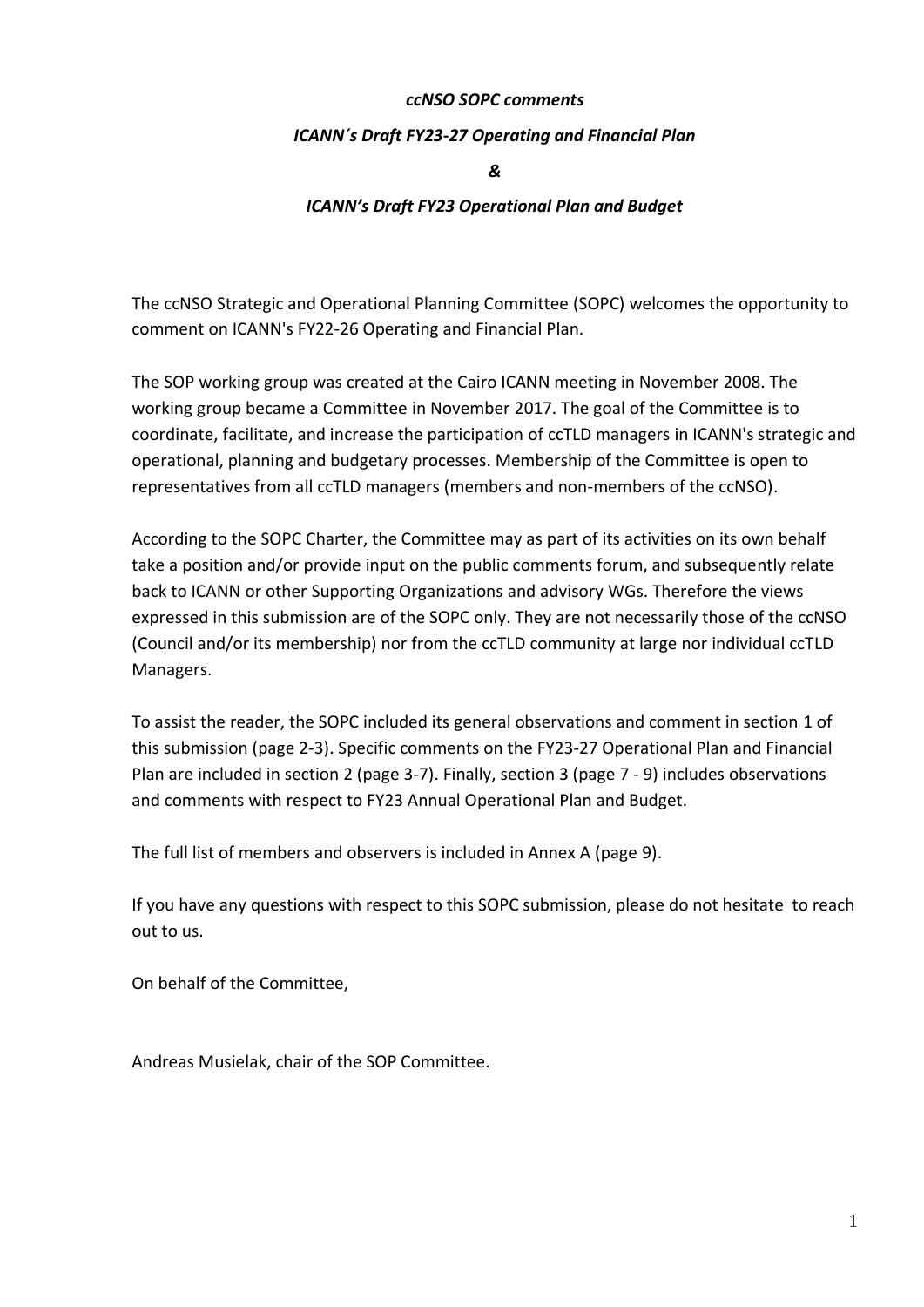### **1. General comments and observations**

The SOPC commends ICANN for providing responses to all our comments. As always we understand that not all of them resulted in an adjustment of the relevant documents.

The SOPC appreciates and commends ICANN for its continuous efforts to make the Planning documents more accessible for the general public. Although the length of the basic documents may be challenging to examine them in full, the SOPC compliments ICANN to further structure the documents and by indicating new activities and changes in comparison to last year's Five Year Operating and Financial Plan. The SOPC limited its specific comments on the FY23-27 Operating and Financial Plan to these new activities and changes.

# ● *Need for prioritization*

From the very onset back in 2009, the SOPC reiterated the need for ICANN (org, Board and Community) to balance the workload and resourcing by setting priorities. The SOPC commends ICANN org for initiating the discussion to define a Prioritization Framework. However the SOPC notes that to date priorities have not been set through such a mechanism.

The SOPC urges ICANN to complete such a Framework i.e define the rules to select major projects and other initiatives and act accordingly before ICANN org, Board and community make major long-term commitments in terms of people (including time of community members), time and other resources. For example, in the short to mid-term the SOPC is concerned about the impact on other projects and activities of the implementation of the SubPro recommendations and SSAD, particularly if they are to be run in parallel (see also below Section 3 sub b. of this document) and in parallel with other major programs as implementation of the WS 2 Accountability and ATRT3 recommendations.

The SOPC believes that results of the Operational Design Assessments or similar ex-ante assessments should be embedded in such prioritization efforts and be used to balance the workload and the resourcing required from the ICANN org, Board and the community.

## ● *Key Performance Indicators and metrics*

The SOPC submissions from 2017, 2018, 2019, 2020 and 2021 all included comments on the definition and relevance of some of the metrics and related Key Performance Indicators included in the various sections of the planning documents. The SOPC appreciates and understands that it is sometimes difficult to define relevant metrics and KPIs, particularly for non-transactional activities. However, if they are defined and included, we expect them to be useful both to ICANN and the community to monitor progress and identify issues, if any, with respect to the development, adoption and implementation of community recommendations or other activities for the benefit of (parts of) the community. Again, the SOPC notes some areas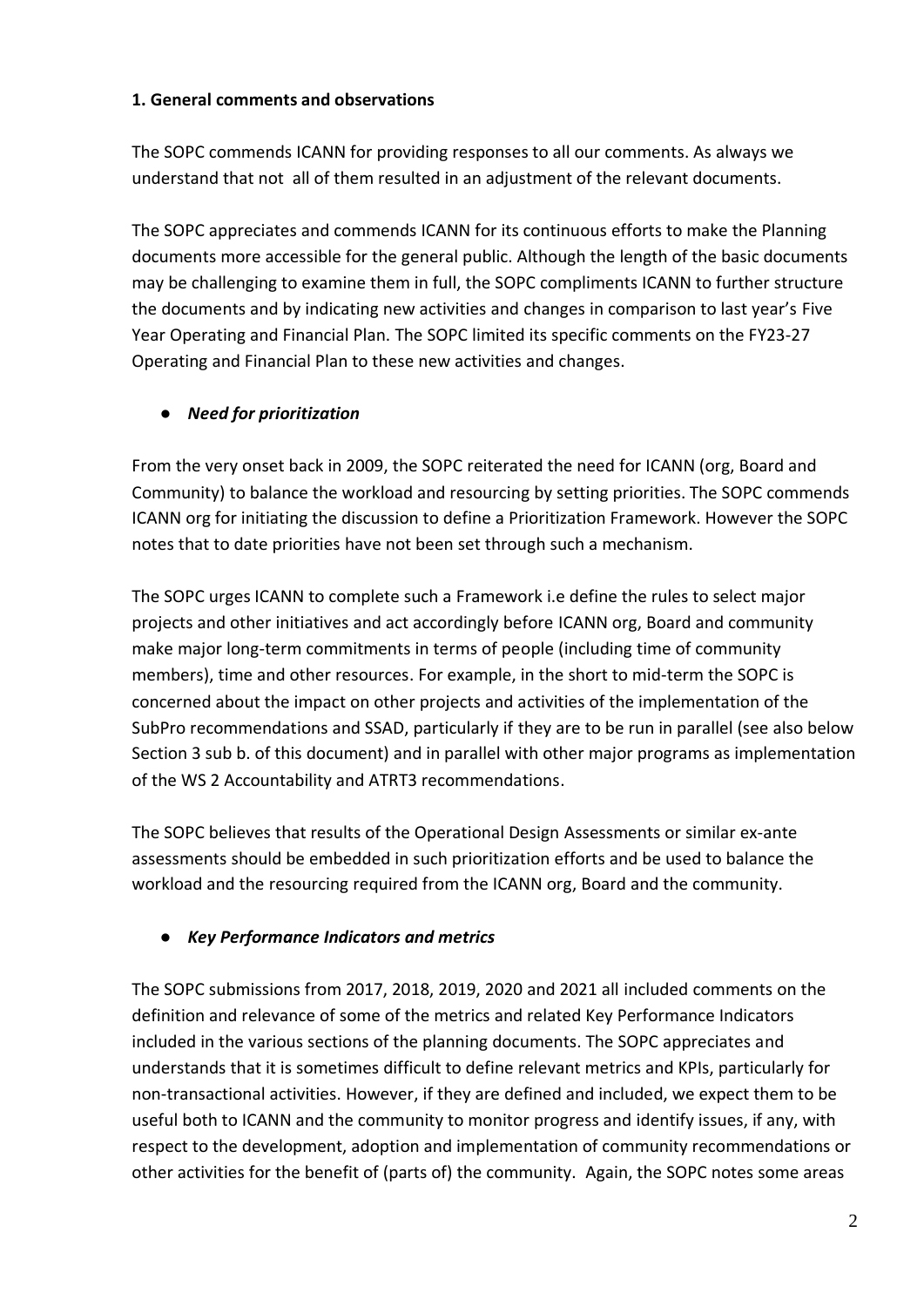in the FY 23-27 Operational Plan where metrics and/or KPI's are only rudimentary defined, or even absent.

Going forward we therefore suggest that ICANN org, the Board and community jointly review the current non-transactional metrics and KPIs to assess whether they measure what they are supposed to measure, for example progress of the project or activity against the stated goal, relevance from a community perspective etc. The SOPC is well aware that this would again imply additional use of the ICANN org and community's resources and that the process needs to be defined. However, we do believe that such an effort would ensure enhanced support from the community and facilitate the management of all the projects and activities from an ICANN Org and community perspective.

## **2. Specific Issues and comments FY23-27 Operation Planning and Financial Plan document**

### **a. Topic: ICANN Managed root server**

Summary: It is noted that additional locations of IMRS large "clusters" will require additional year-on-year funding to cover connectivity, colocation, and power costs.

It is further noted that additional locations of IMRS large "clusters" will require year-zero capital expenses funding followed by year-two maintenance and hardware upgrades to maintain stability and resiliency.

Comment: The SOPC agrees with the proposed changes.

## **b. Topic: Technical & DNS security**

Summary: To supplement the support provided by existing staff, professional services are a cost-effective, flexible way to supplement full-time staff that don't require highly specialized skills, and should be considered along with additional hiring.

Comment: The SOPC agrees with the approach; however, the amount should be limited otherwise it is a "blanco cheque" for adding working force. In more GENERAL terms it is advised that a limit should be set upfront for EACH department of ICANN in terms of FTE and the ratio of professional services used. The SOPC noted that the last 12 years ICANN org has increased from a little bit above 100 FTEs to more than 400% of that number.

#### **c. Topic: Risk Mitigation**

Summary: "In conjunction with the Leadership Program and following community requests, PRS will facilitate a community-led Intercultural Awareness Program training session aimed at raising community awareness and understanding of cultural norms and best practices across regions."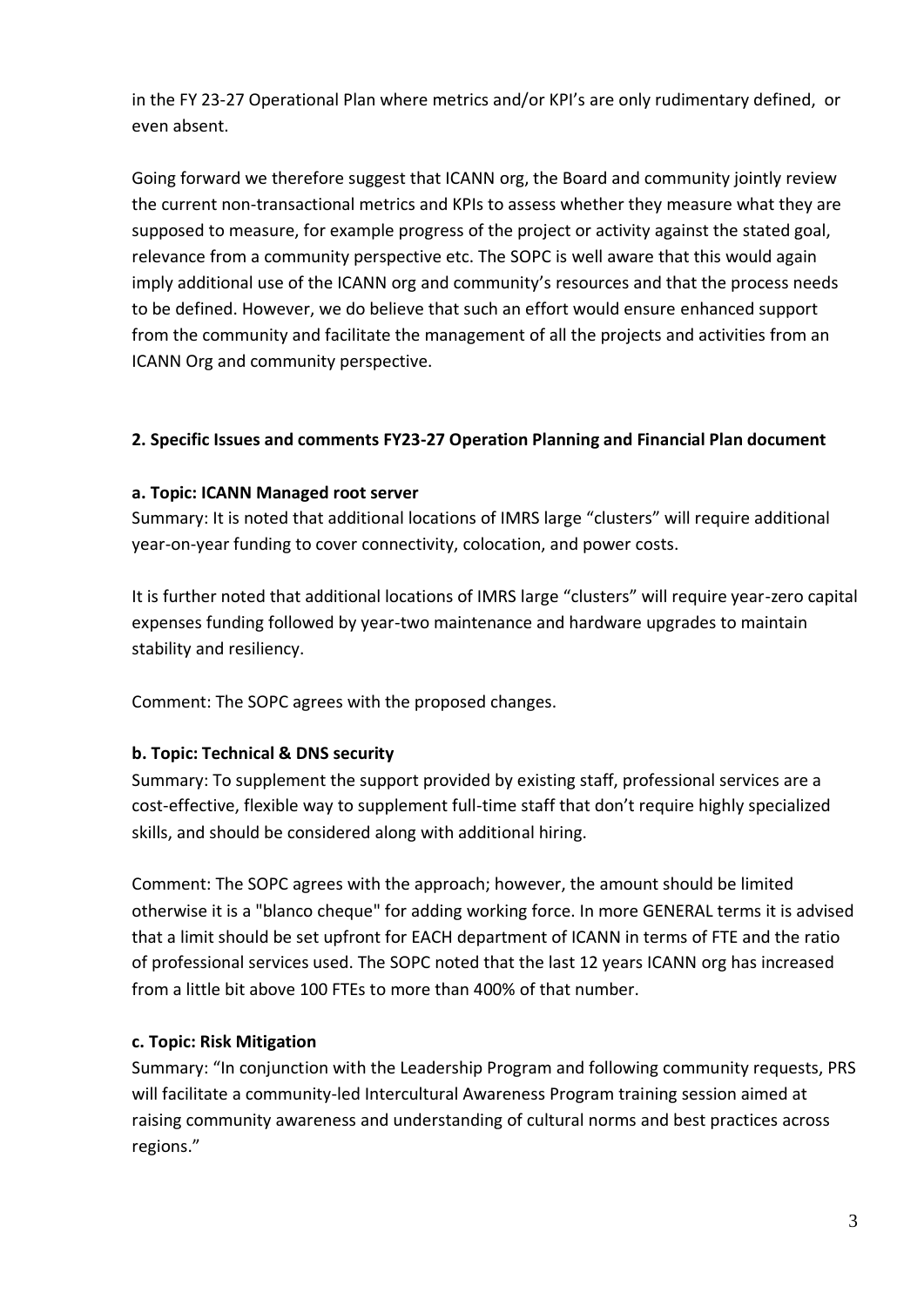Comment: The SOPC wonders whether this program is limited to community leadership or is developed for the entire community? The SOPC also questions the added value or benefit therefrom, taking into account the effort it would require from both ICANN and the community at large to achieve sustainable and concrete results.

### **d. Topic: ICANN Shared Services, with focus on Security Operations**

Summary: We understand that there is an "Increased need for professional service contracts to cover specialized events and information gathering. "

Comment: The SOPC believes that the proposed changes are fairly broad and vague, making them open to interpretation. We would expect to see more focused and precise language.

### **e. Topic: ICANN Shared Services, with focus on ICANN Board and PTI Ops**

Summary: Management of ICANN and PTI Boards. Page 81:  $\triangle$  "Increased participation in arenas that ICANN has not previously engaged as the locus of political action that can impact ICANN shifts"

Comment: The SOPC notes that this is not directly relevant for ccTLDs. However, the SOPC notes the activity is described vaguely and therefore the SOPC believes it will be difficult to draw any clear conclusions on whether the goal is achieved or adds value.

### **f. Topic: ICANN Shared services: Security Operations**

Summary: P119, final paragraph Security is paramount under the present circumstances for each member of the community

Comment: It is unclear to the SOPC if and how the effort as described would contribute to the very serious challenge. The language is very vague

## **g. Topic: Policy Research and Stakeholder Programs**

Summary: P. 61  $\triangle$  Particular study and research requests may require procurement of professional services, e.g., consumer or registrant surveys, extension of statistical analysis of DNS abuse in gTLDs, or economic analysis

Comments: The SOPC notes that the referenced analysis is only on DNS abuse in gTLD to the exclusion of ccNSO requests

#### **h. Topic: Policy Development & Implementation Support**

Summary: Contracted Parties Services Operations p.62 Manage all aspects of vendor lifecycle from procurement to operations for vendors that provide contracted party services, applicant evaluation, or related needs. Support 2012 round of the New gTLD Program, including: ○ Application processing (evaluation, contention resolution, application change requests, etc.).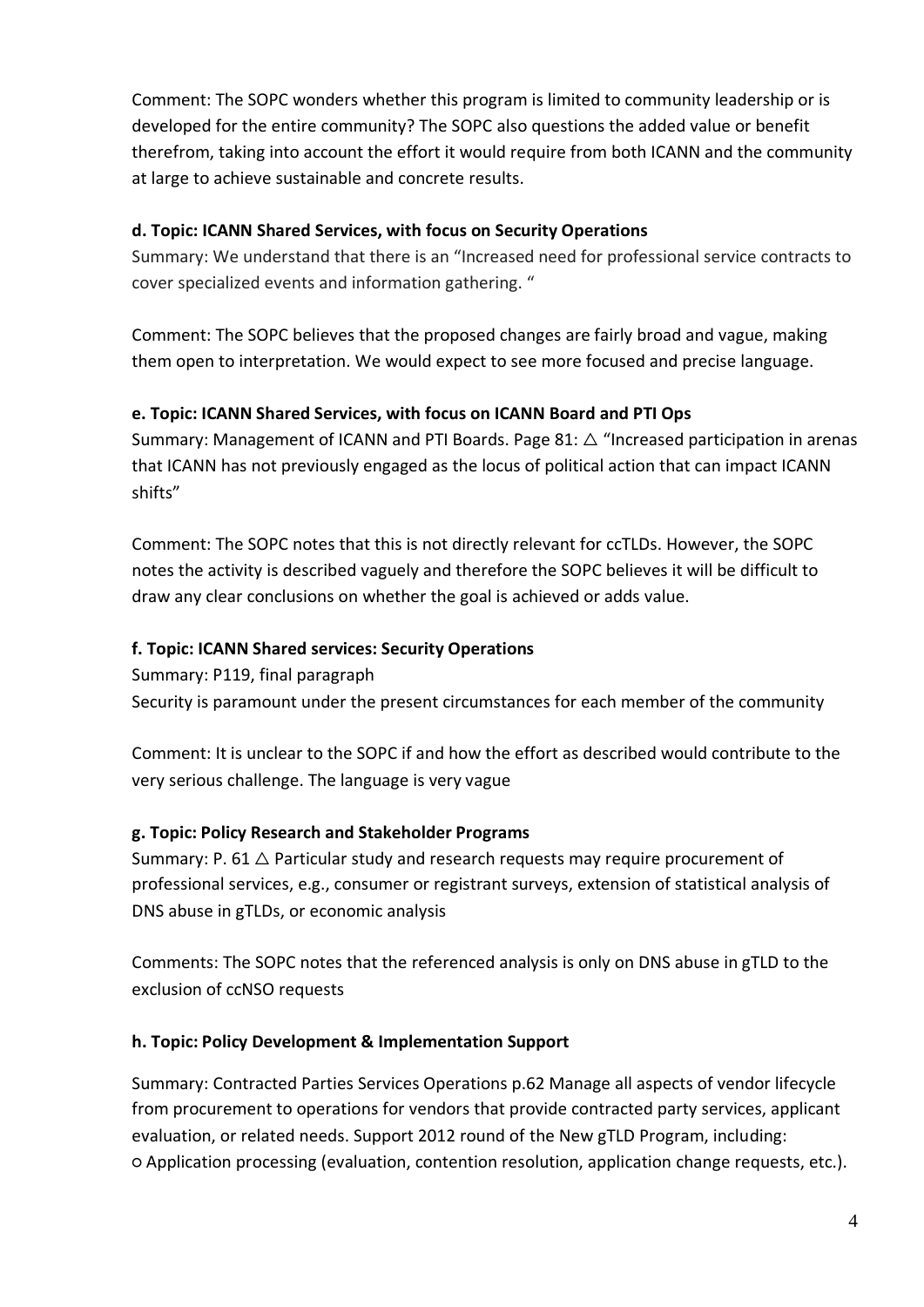Comment: The SOPC notes a reference to the 2012 round. The SOPC wonders if [ICANN](http://icann.org/) org is still accepting/processing applications for the 2012 round of the New gTLD? If so, would this impact the next round?

## **i. Topic: Community Engagement & Services - Global Stakeholder Engagement**

Summary: GSE also assumes that travel costs will increase as in-person gatherings resume from historically low levels due to the pandemic. Community demand for support with regional events is likely to continue to increase.

Comment: The SOPC notes that this assumption may be not right as future meeting models probably will be more hybrid, so travel costs may stay at the same level as the previous 5-year period. It is not clear on which model this is based, and ICANN is invited to share a clarification thereon.

## **j. Topic: ICANN ORG governance - governance support**

Summary: page 96  $\triangle$  Establishment of a contract management database. It is our understanding that the contract management database will be a kind of legal support, under ICANN org governance. We also understand from the text that currently there is no database where the full history of contracts is captured. Therefore, problems like original contracts missing may happen. The database may also facilitate the trans-community legal experience exchange.

Comment: The SOPC supports the initiative but notes it is couched in general terms. Operational questions like how to collect the past contracts? What is the form of the database, a software or an offline system? Who has access to the database? Will determine the resources needed and efforts required. It is therefore strongly suggested to include a KPI to monitor progress.

## **k. Topic: ICANN org governance - governance support**

Summary: page 96  $\triangle$  With the current global environment, there has been an increase in the services provided by Governance Support to aid the org's response to the pandemic.

Comment: The SOPC notes this is mentioned under ICANN org governance. However, it is unclear to the SOPC why it is limited to ICANN org Governance. The SOPC assumes that in other areas the workload during pandemic has increased as well.

# **l. Topic: ICANN org Governance - Review Support and Implementation**

Summary: page.102 Resources FY23–27: Resource requirements expected to increase.  $\triangle$  Support establishing a systematic set of activities to support the annual planning process of a five-year horizon.

 $\triangle$  Strengthening of Strategic Outlook trends monitoring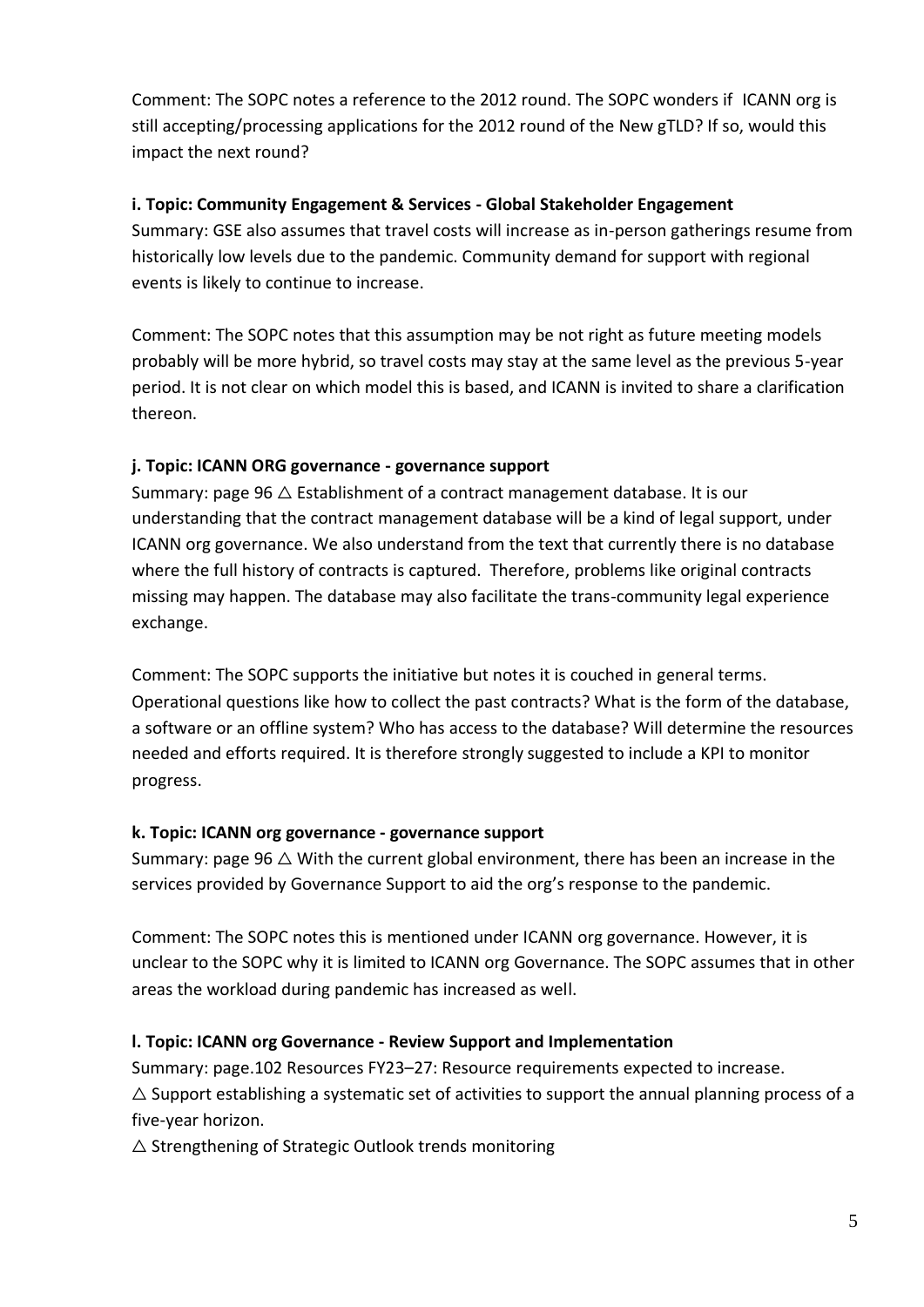Comment: The ccTLD community is in need for predictable, balanced, accurate and realistic planning, rather than just an array of planning activities with vague KPIs and eventually being a self-servicing instrument. Rather than increasing the planning efforts other or additional monitored processes and introduced indicators may achieve the same result. Examples of such re-definition could be the number of planned indicators-to-attained indicators ratio; the number of staff 's planned indicators-to the number of community indicators ratio; etc.

The SOPC is therefore not convinced that the proposed changes contribute to the stated goal.

### **m. Topic: ICANN org Governance - Review Support and implementation**

Summary:  $p.104: \triangle$  With the current review cycle completed (with resulting implementation work in progress), the focus of work for the Review Support and Accountability team in FY23 will be on the preparations for the implementation of review-related ATRT3 recommendations subject to prioritization (see below), as opposed to the support and facilitation of reviews, as in prior years. The new Holistic Review recommended by the ATRT3 serves as a critical dependency for the scheduling and timing of all future reviews. Therefore, the Holistic Review pilot that the Board directed ICANN org to initiate (subject to prioritization and available resources) could be prioritized for planning and implementation ahead of other ATRT3 and community-issued recommendations. While the timing of this cannot be determined at the time that this plan is being developed, ICANN org recognizes the possibility of work toward initiation of the Holistic Review pilot taking place in FY23.

Comment: The SOPC does not understand what is meant by this paragraph. What is the result of this effort? In FY 23 preparation will start, without a clear understanding of what will need to be implemented and in which order (subject to prioritization and available resources). It is also unclear whether this activity includes and is dependable on the availability of community members?

The SOPC would appreciate it if the description of the activity could be clarified, including whether there is any need for community involvement.

#### **n. Topic: ICANN org Governance - Review Support and Implementation**

Summary: p.107 Resources FY23–27: During FY21 and FY22, ICANN org has initiated and continued to increase resources focused on implementation work, in support of the implementation of review recommendations resulting from the recently completed cycle of specific reviews. As reviews are streamlined and improvements or changes made to how ICANN org supports reviews throughout their lifecycle in alignment with the Board-directed actions resulting from ATRT3 recommendations, any resourcing adjustments to ensure strong ICANN org support will be addressed.

Note: the resources needed to support the next cycle of reviews will be impacted by the outcomes of various work streams to improve reviews in alignment with Board-directed actions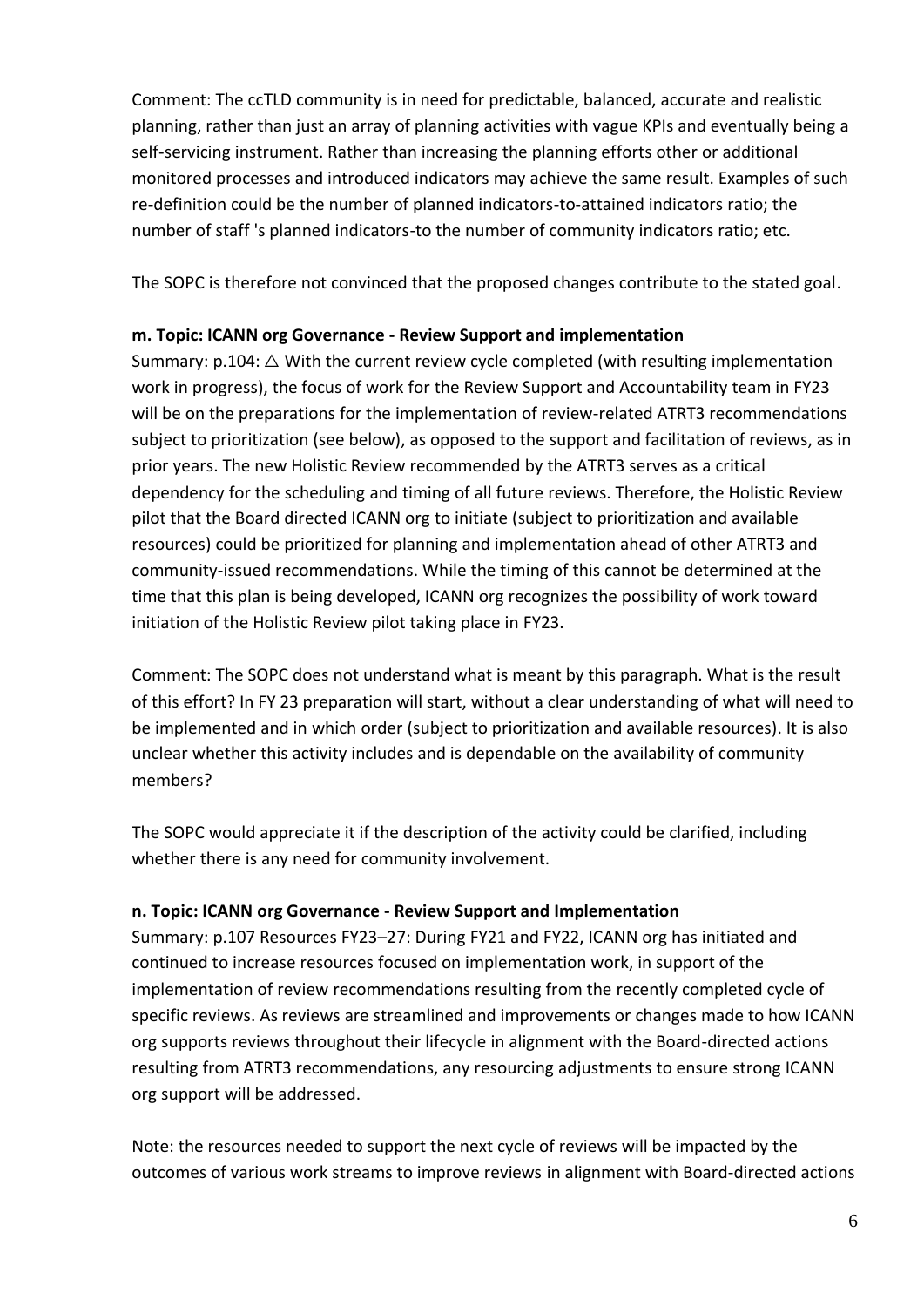to implement ATRT3 recommendations, such as budget amount, staff, and timing. These resource items will be forecasted once the improvement work is further along.

Comment: The SOPC does not understand the resource implications: is there a need for additional resources in FY 23 and going forward? What are parameters that define this need?

## **o. Topic: Community Engagement & Services - Global Stakeholder Engagement**

Summary: Page 84  $\triangle \triangle$  In FY 23–27, Global Communications anticipates adding writers, digital and media specialists, and a graphic designer to the team to better support each function. The Global Communications team will use tools, such as social listening, media monitoring, and Google analytics to track key metrics including: blog and announcement reach, content likes, retweets, shares, etc. Resources FY23–27: Resource requirements are expected to increase, as the team has requested the addition of staff to increase capacity.

Comment: The SOPC wonders whether ICANN has an organization-wide Brand and Communications Manual? If so, can it be shared and circulated widely in the community to provide guidance on how the ICANN Org and Community Brand is used? The SOPC believes this can save the resources needed for additional Communication Staff. The SOPC believes that with a proper Brand and Communications Manual and well thought out implementation Strategy, a lean team can lead the Communications function in partnership with the Community.

## **3. Specific Comments draft FY23 Operational Plan and Budget.**

- a. The SOPC appreciates the clarifying responses on two questions raised during the 12 January joint ICANN Planning and SOPC session. The two questions related to WS2 Implementation and costs associated with establishment of the IRP Standing Panel.
- b. The SOPC notes that the FY23 Operational Plan includes 2 activities that may result in very costly programs, which could have major implications on the workload of the org, Board and community: SSAD and implementation of SubPro policy recommendations.

The SOPC understands that ICANN org has introduced the Operational Design Assessment to provide an ex-ante assessment of resourcing needed to implement and execute the recommendations. It is also suggested that the Supplemental Fund for Implementation of Community Recommendations will be used to finance these major efforts.

The SOPC would like to understand if these two major activities will be run in parallel, and if so, how this would impact the resourcing (by org and community) and funding.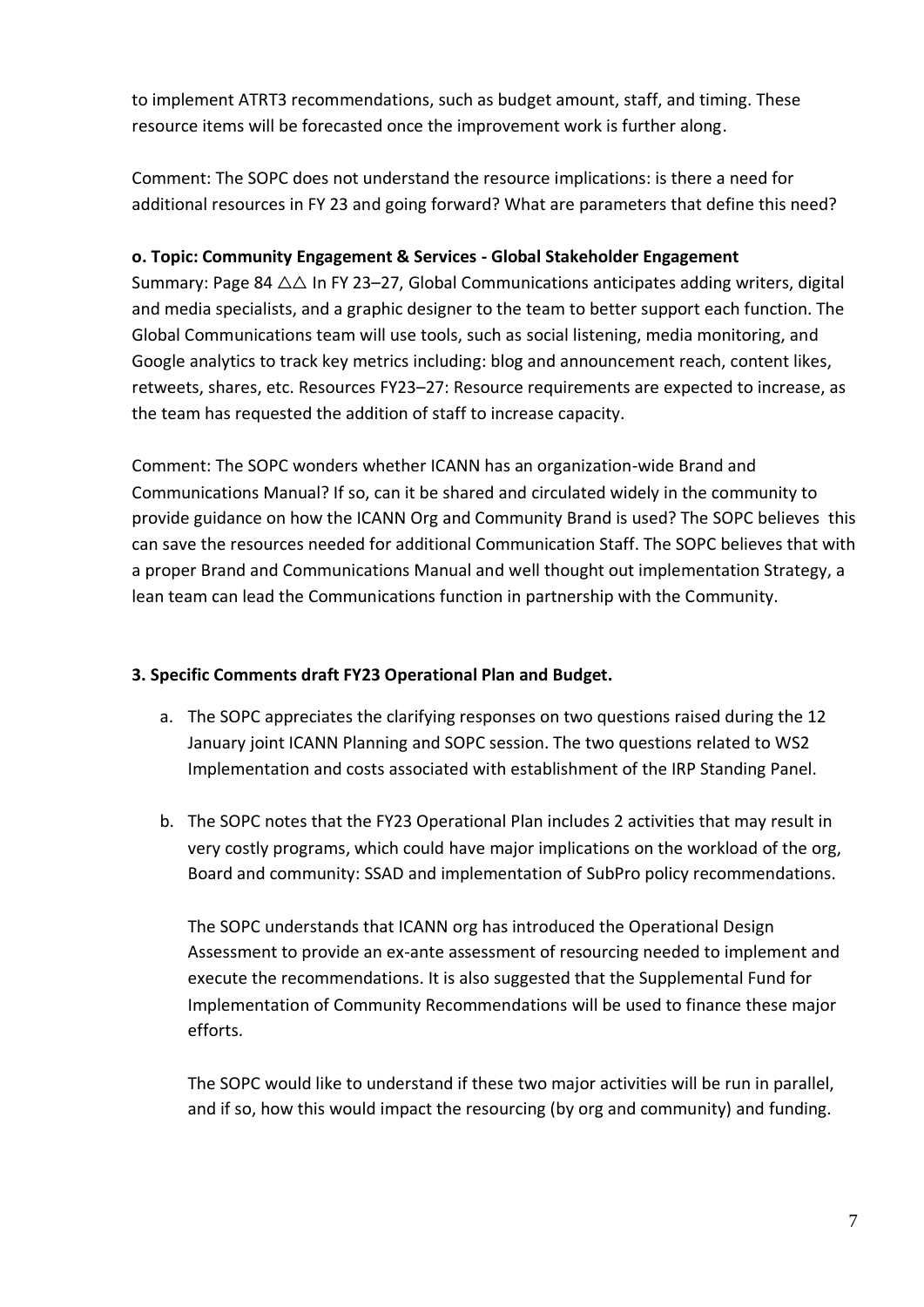The SOPC would also like to understand if and how implementation of these major efforts impacts existing work and priorities, and how ICANN intends to ensure that these two efforts do not overtake other initiatives going forward.

- c. The chart in 4.4 on page 17 shows 37 FTE budgeted new hires for ICANN Ops without showing for which Service Group/Functional Activity. Can ICANN staff give more detail on where it expects to deploy these 37 new hires and what activities they will support? In addition, the chart in Section 3.2 (Average Headcount) on Page 9 shows FY23 Draft Budget for 448 headcount. Compare that to FY22 Forecast: 406 (note that the numbers for the FY22 forecast actually add up to 407); the increase is 41 or 42. While the 37 are for Ops and the 41 or 42 are for more than Ops, this area is a little confusing and more detail/clarity would be appreciated.
- d. The projected Reserve Fund at the end of FY23 is \$181.3 million (Section 3.1, page 6). This appears to be in excess of the target for Reserve Funds - one year of operating expenses as the minimum target level. Operating expenses are projected at \$152 million (Section 4.1, page 13). We understand the Reserve Funds can exceed the minimum target level, but these figures project a nearly 20% excess above projected annual operating costs. Noting that ccTLDs support a strong Reserve Fund, can ICANN staff explain in more detail the thinking behind this projection for FY23?
- e. There is significant growth in expenses, mostly from the personnel costs, face-to-face meetings, and professional and admin costs.

Is ICANN staff confident that this level of expenditure growth can be accommodated effectively and add value to the community? Also, it appears ICANN will not reach the budgeted headcount (405) for 2022. Is there any particular reason for not reaching this budgeted headcount ?

ICANN and the community have done well remotely during the pandemic but F2F interactions should enable better collaboration and results. We support the budgetary assumptions to fund three face-to-face meetings to avoid the need to adjust the budget. Having said this, we do wonder if perhaps one of the three annual meetings could become fully remotely , distinct from the envisioned F2F. Has ICANN given any thoughts to such an arrangement?

- f. With respect to budget funding assumptions, the scenarios for funding (medium, high, and low estimate) vary widely - fluctuating between 19% decline and 17% growth – can ICANN staff explain in more detail how they arrived at these assumptions?
- g. Can ICANN staff comment on ongoing efforts toward cost optimization as requested by the SOPC at previous occasions? Is this a priority with respect to the budget?